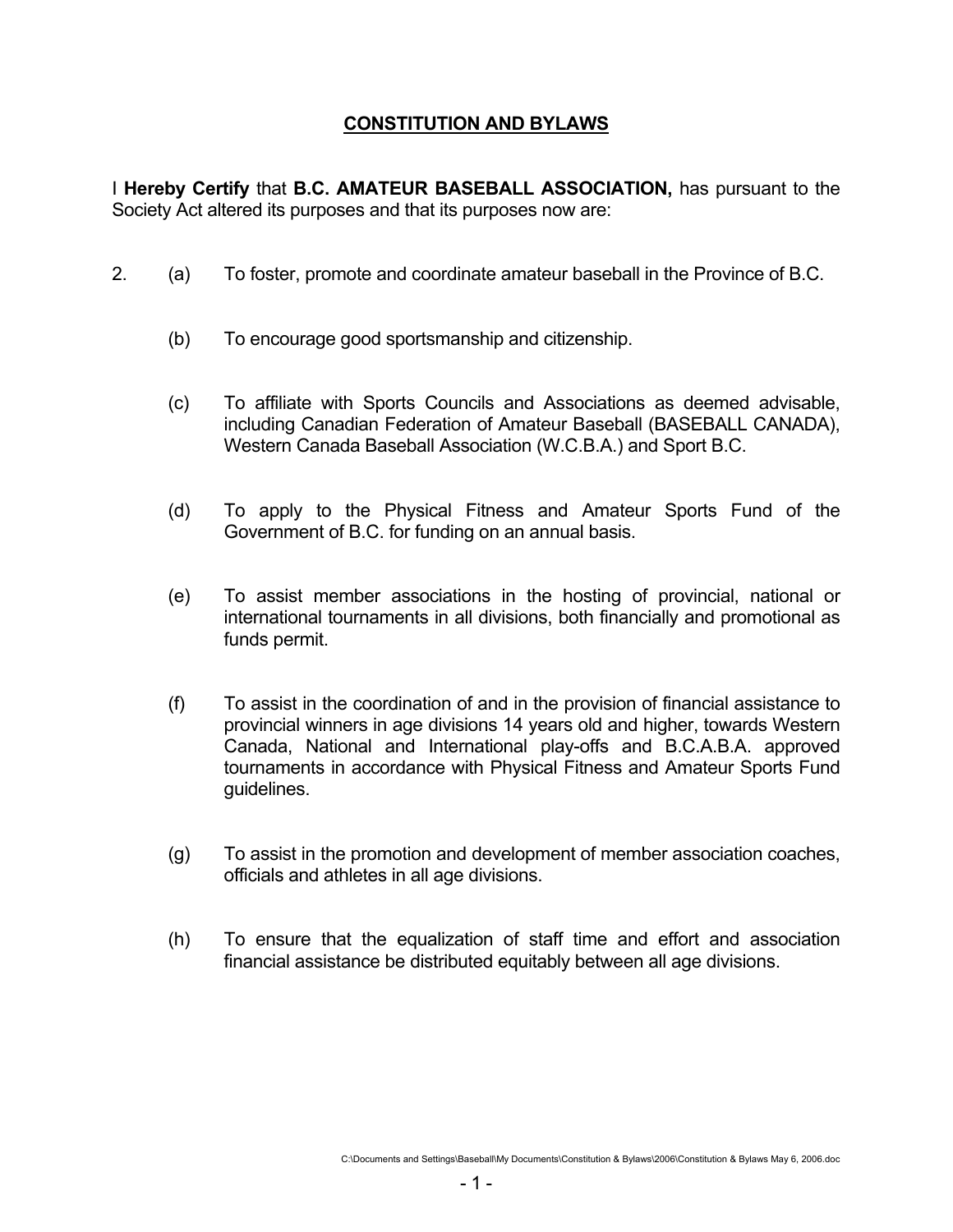# **BY-LAWS**

### 1. **MEMBERSHIP**

 Membership in the society shall be available to all amateur baseball organizations within the Province of B.C. that are recognized and approved by the Board of Directors of B.C. Amateur Baseball Association. Membership is open to all age groups.

- (a) Membership may be revoked if dues are not paid. Members, whose assessed dues have not been paid, will cease to be in good standing, and may be suspended pending payment of dues or fees.
- (b) Membership will cease if a member association fails to renew membership on an annual basis.
- (c) Membership may be revoked or a member expelled by a majority vote of the voting delegates at a general meeting.
- (d) Membership must comply with the constitution and by-laws of B.C. Amateur Baseball Association and all applicable national or international associations.

### 2. **DUES**

 The annual membership fees will be established by the association each year at the Annual General Meeting.

 Such dues shall accompany the annual application for membership, both of which shall be in the hands of the Secretary or Treasurer on or before June 30th of each year.

### 3. **TRANSITIONAL**

 At the beginning of the next AGM or Special General Meeting following adoption of this clause and its acceptance by the registrar of companies, the terms of office of all Directors/Executive/Management Team of Baseball BC will end. The first order of business at that meeting will be the election of a new Board of Directors according to the process then in the bylaws.

## 4. **BOARD OF DIRECTORS**

- (a) The affairs of the Association shall be managed by a Board of Directors, comprised of a number of persons, which number shall be determined at each AGM but shall not be less than five nor more than twenty-five.
- (b) Terms of office of Directors will be one year. Directors will be elected by members at each AGM, from persons nominated by a member. Except for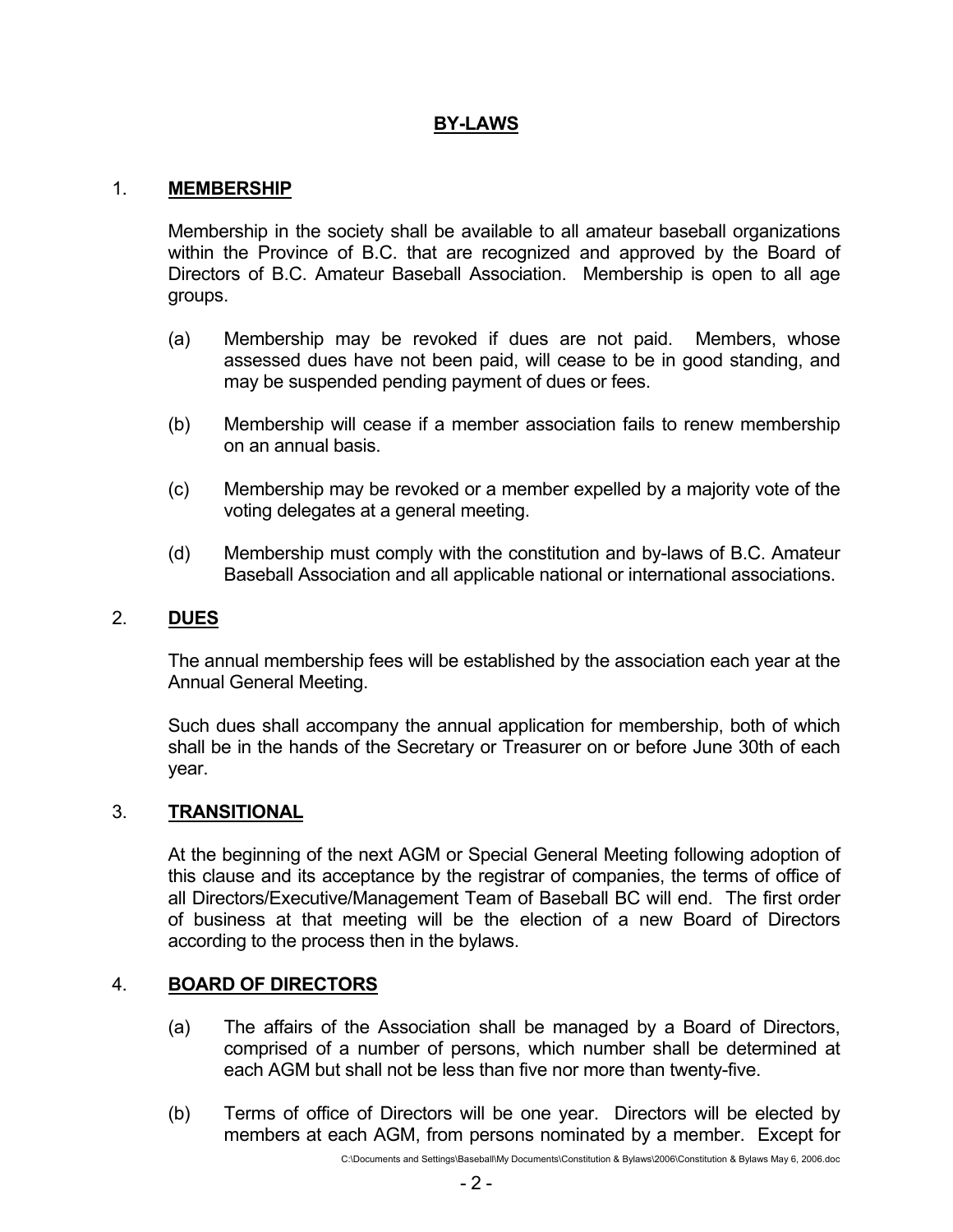the meeting referenced in Clause 3 transitional, terms of Directors will end at the end of the AGM that next follows their election.

- (c) So that all areas of the province may be represented, the Board of Directors will, to the extent members consider practical, include a member from each of the eight (8) B.C. Games Zones.
- (d) The Board will elect from amongst its members, an Executive consisting of a President, first, second and third Vice-Presidents, a Secretary and a Treasurer; the last two offices may be combined.

## 5. **DUTIES OF OFFICERS**

- (a) The President, where possible, shall preside at all meetings of the Association. He shall exercise a general supervision and control over the Officers and business of the Association. He shall call Executive Meetings, to include the Board of Directors, and any other Special or Ordinary meetings of the Association as deemed necessary during his term of office. He may appoint, as the occasion may arise, Special Committees to consider and report on questions which may be presented from time to time. He may, where it is deemed advisable in the best interests of the Association, and subject of ratification at the following Annual General Meeting, direct the Officers to conduct the business of the Association in a manner to be in the best interests thereof. He shall transact such other business as may be accustomed to this office.
- (b) The First Vice-President shall perform the duties pertaining to his office and shall perform the duties of the President, in the absence of the President, or his inability for any cause to act as such. The second Vice President shall perform his duties pertaining to his office, and shall perform the duties of the President, in the absence of both the President and first Vice-President. The third Vice-President shall perform duties pertaining to his office, and perform duties of President, in the absence of the President and first and second Vice-Presidents.
- (c) Vice-Presidents shall, whenever possible, be chosen to give representation to geographic areas as follows:
	- one from Vancouver Island
	- one from Greater Vancouver
	- one from the interior of British Columbia
- (d) The Secretary shall keep a record of all proceedings of all meetings of the Association. He shall conduct, or be advised, of all correspondence of the Association. He shall be responsible and ensure that all members of the Association concerned, are notified of meetings to be held. He shall be responsible that a record is kept of all business transacted by the Association. He shall be required to have with him at every meeting of the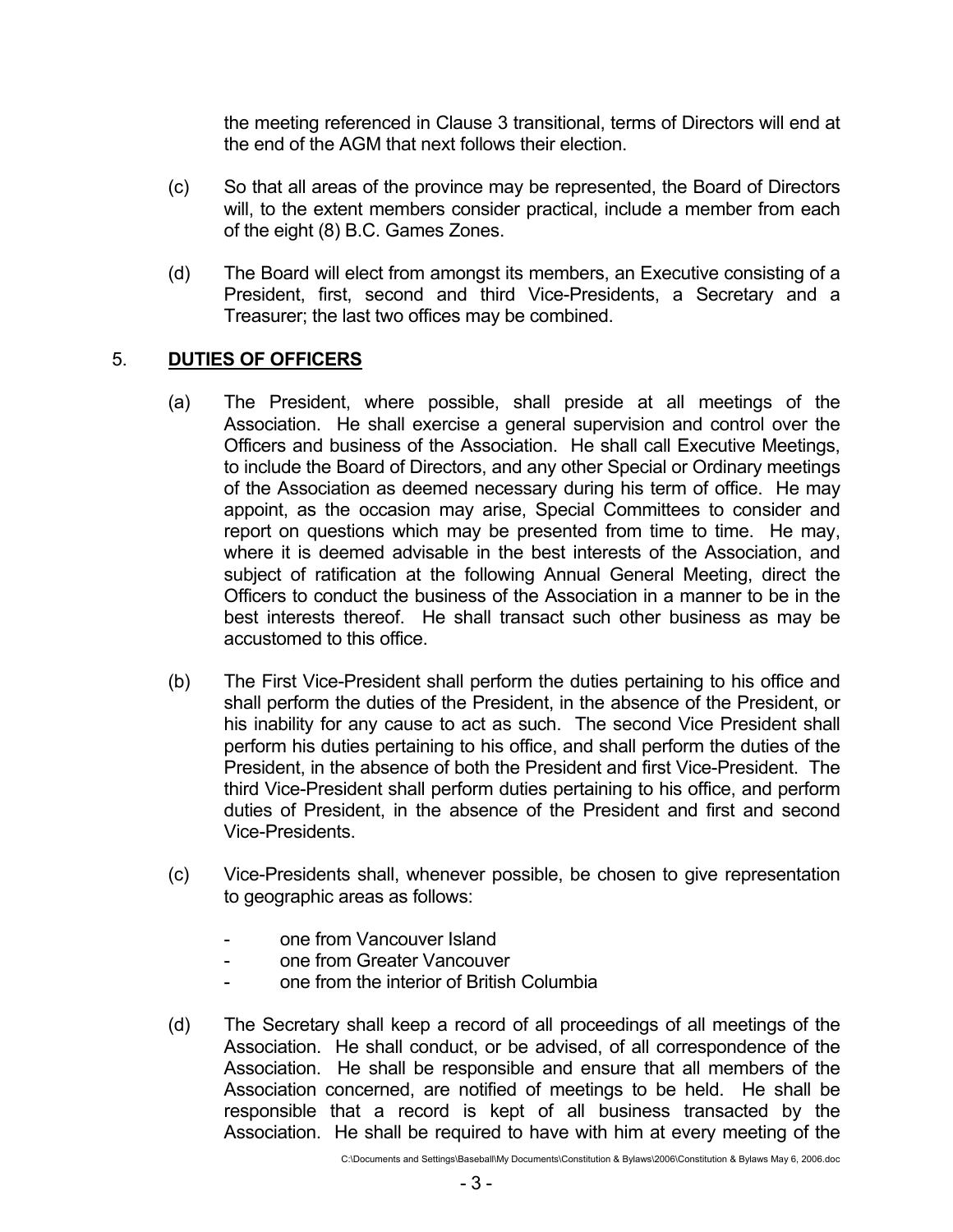Association, the proper Minutes and Record Books, and all material necessary which he may have in his possession relative to any business likely to be conducted at any such meeting.

- (e) The Treasurer shall receive and have charge of all monies of the Association. He shall keep a just and true account of all monies received and paid out, in the name of the Association; and of all and any financial transactions of any and every kind whatsoever, including a full and complete statement of the credits and liabilities of the Association. He shall deposit all funds of the Association in a Chartered Bank of the Dominion of Canada, in the name of the Association. He shall submit a report when called on; shall present a Financial Statement at the Annual General Meeting of the Association. He shall be responsible for the collection of team, league, organization, membership fees.
- (f) Zone representatives, hereinafter to be known as "Directors", shall carry out such duties as required by the President and be furthermore responsible to assist the Treasurer in collection of membership dues and in general will be charged with the responsibility of developing increased participation in the sport of baseball at all age levels, within the area concerned, and the Province as a whole. Directors will attend Annual General meetings (and Board of Directors or Special meetings when invited to do so).
- (g) Technical Advisor shall provide advice of a technical nature on all things pertaining to the sport of baseball, and shall assist the members of the Board of Directors as required.
- (h) Umpire-In-Chief shall act as liaison officer in B.C. between various local umpire associations, and shall be charged with the responsibility of working with the Board of Directors to get all active umpires within the Province to become members of the B.C. Umpires Association. Furthermore, he will be charged with the responsibility of cooperating with the B.C.A.B.U.A. in grading all umpires, and will act as a leader in training new umpires and conducting umpire clinics as required.

## 6. **QUORUMS**

- (a) A quorum at a Board meeting will be the number required such that more than 50% or directors are present.
- (b) A quorum at the Annual General meeting, or Special meeting, shall consist of not less than sixty (60%) of the membership and must be at least three (3) persons.

# 7. **TERMS OF OFFICE**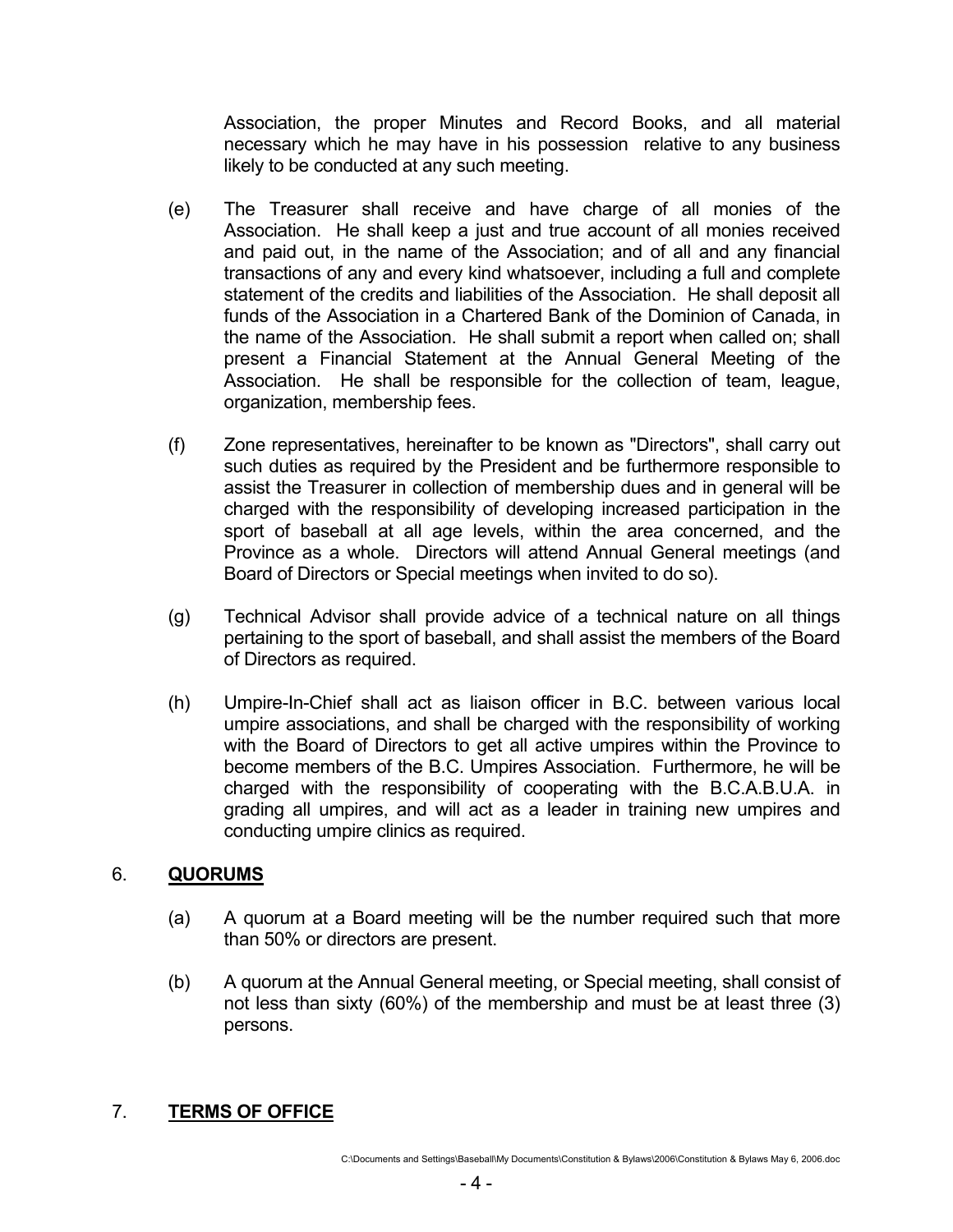Terms of office for the Executive shall be from the election of office up to, and including, the Annual General Meeting covering their term of office.

## 8. **BORROWING POWERS**

 The Board of Directors may, and are hereby authorized, from time to time, to borrow money upon such terms and conditions and in such a manner as they deem expedient, subject to the Societies Act.

### 9. **ANNUAL GENERAL MEETING**

- (a) The Annual General Meeting of the Society shall be held no later than June 30th in each year, on such a day and at such time as the Board of Directors shall determine.
- (b) Written notice of the Annual General Meeting shall be given to all members at least fourteen (14) days in advance of the meeting.

### 10. **VOTING**

- (a) At all Annual General meetings and extraordinary meetings, each membership in the Association shall be entitled to have one (1) vote only.
- (b) The method of voting at all meetings shall be decided by the majority of the voting delegates present at such meetings.
- (c) Voting delegates shall be a representative of each member Association.

### 11. **ORDER OF BUSINESS**

Order of business at the Annual General Meeting shall be:

- **.** Reading of the minutes of the previous General Meeting and of any Extraordinary meetings held since the last General Meeting.
- **Business arising out of the Minutes.**
- **.** President's Report
- **Financial Report**
- **.** Correspondence
- **.** Committee reports
- **.** Director's report
- **Member Organization reports**
- **Election of Directors**
- **New Business**
- **.** Adjournment

### 12. **FINANCIAL**